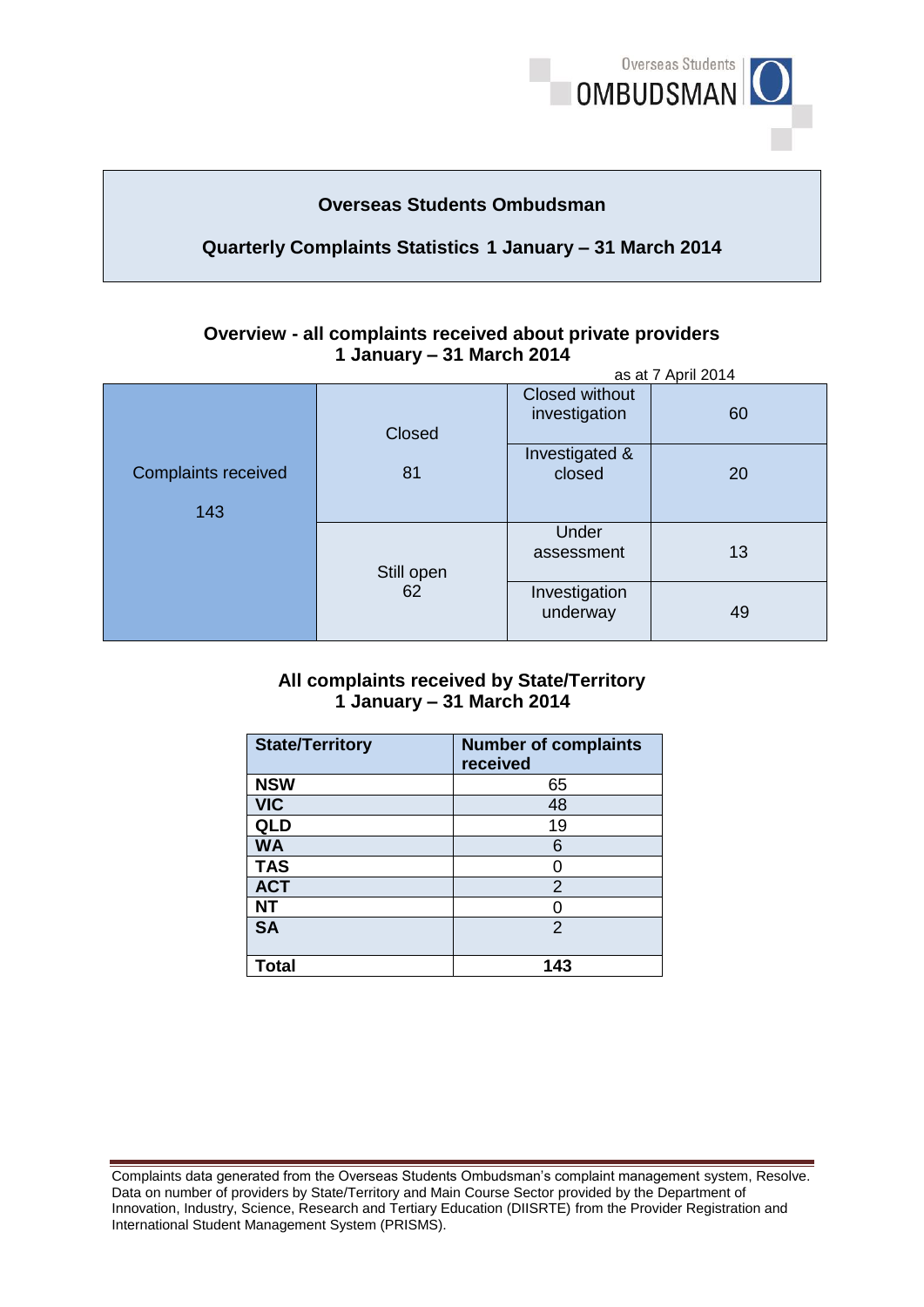

# **as at 22 April 2014 Private registered providers within OSO jurisdiction**

| <b>State/Territory</b> | <b>Number of private</b><br><b>CRICOS providers in</b><br><b>OSO</b> jurisdiction |
|------------------------|-----------------------------------------------------------------------------------|
| <b>NSW</b>             | 256                                                                               |
| <b>VIC</b>             | 232                                                                               |
| <b>QLD</b>             | 241                                                                               |
| <b>WA</b>              | 82                                                                                |
| <b>TAS</b>             | 10                                                                                |
| <b>ACT</b>             | 11                                                                                |
| NΤ                     | 5                                                                                 |
| <b>SA</b>              | $94*$                                                                             |
| <b>NATIONAL</b>        | 27                                                                                |
| <b>Total</b>           | 958                                                                               |

## **1 January – 31 March 2014 Investigations completed, by education sector**

| <b>Sector</b>           | <b>Number of</b><br>investigations<br>completed | <b>Number of</b><br>providers in OSO<br>jurisdiction by<br><b>PRISMS 'main</b><br>course sector' |
|-------------------------|-------------------------------------------------|--------------------------------------------------------------------------------------------------|
| <b>ELICOS</b>           | 7                                               | 92                                                                                               |
| <b>Higher Education</b> | 7                                               | 64                                                                                               |
| <b>Non-Award</b>        | 3                                               | 10                                                                                               |
| <b>Schools</b>          | 4                                               | 368                                                                                              |
| <b>VET</b>              | 22                                              | 328                                                                                              |
| <b>Total</b>            | 43                                              | $862**$                                                                                          |

\*This figure was obtained on 3 July 2014

\*\*Two registered providers had no courses registered and therefore were not recorded as having a main course sector.

Complaints data generated from the Overseas Students Ombudsman's complaint management system, Resolve. Complaints data generated from the Overseas Students Ombudsman's complaint management system, Resolve.<br>Data on number of providers by State/Territory and Main Course Sector provided by the Department of Innovation, Industry, Science, Research and Tertiary Education (DIISRTE) from the Provider Registration and International Student Management System (PRISMS).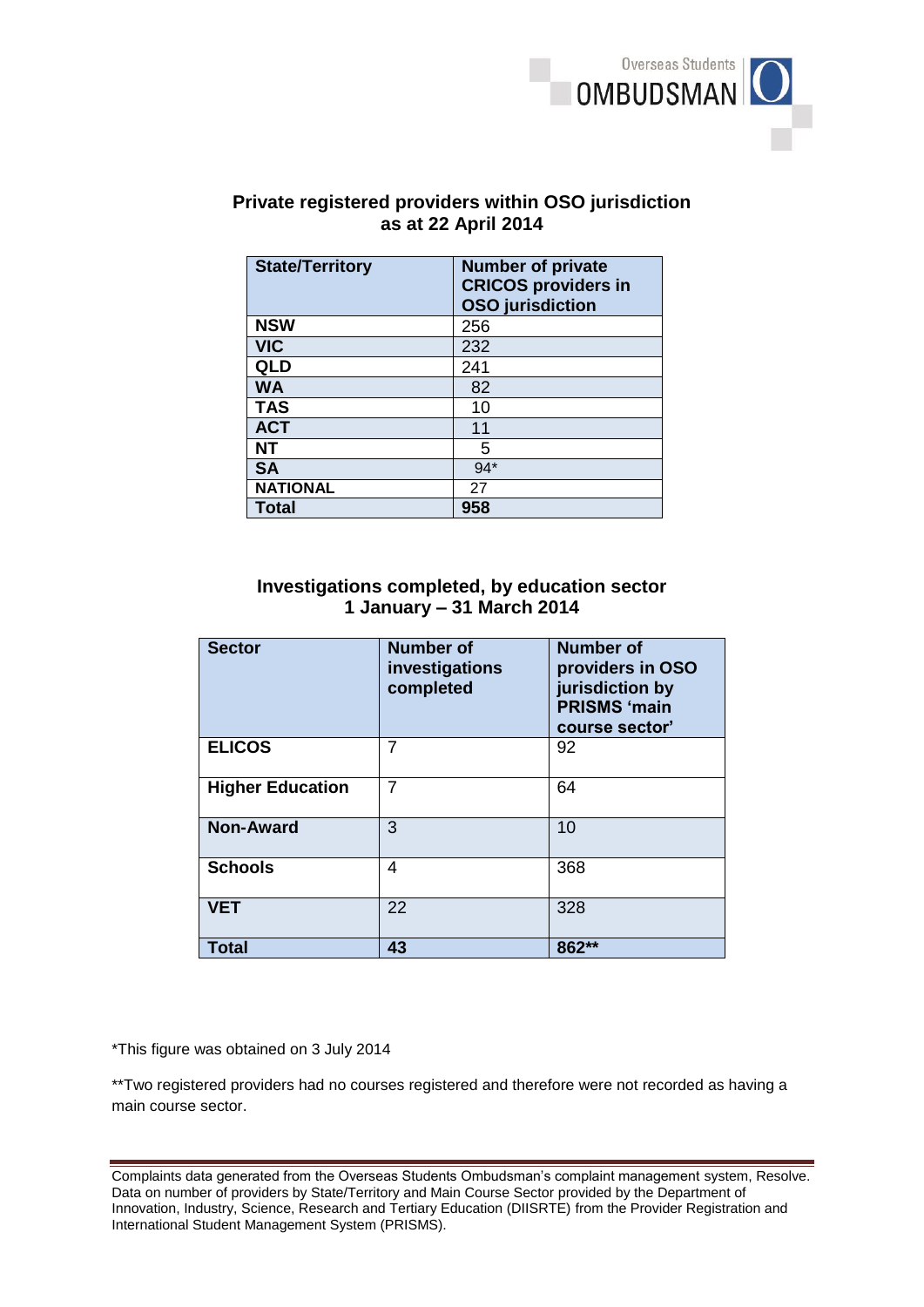

**Complaint types (134 issues for 143 complaints)** 

**All complaints received 1 January – 31 March 2014** 

Complaints data generated from the Overseas Students Ombudsman's complaint management system, Resolve. Complaints data generated from the Overseas Students Ombudsman's complaint management system, Resolve.<br>Data on number of providers by State/Territory and Main Course Sector provided by the Department of Innovation, Industry, Science, Research and Tertiary Education (DIISRTE) from the Provider Registration and International Student Management System (PRISMS).